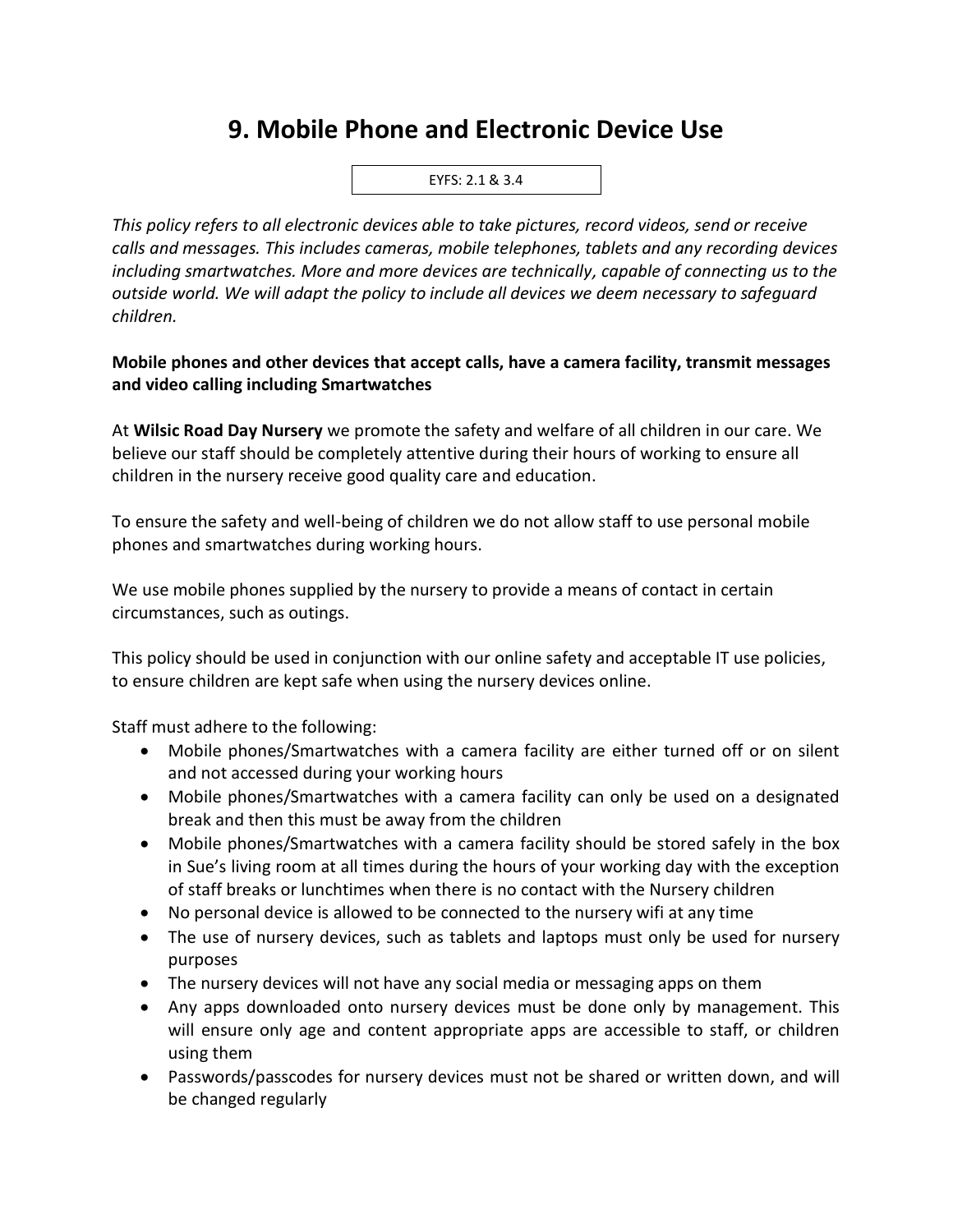- During outings, staff will use mobile phones belonging to the nursery wherever possible. Photographs must not be taken of the children on any personal phones or any other personal information storage device. Only nursery owned devices will be used to take photographs or film videos
- Nursery devices will not be taken home with staff and will remain secure at the setting when not in use. If a device is needed to be taken home due to unforeseen circumstances then the person taking this device home must ensure it is securely stored and not accessed by another other individual and returned to nursery as soon as practically possible

## **Parents' and visitors' use of mobile phones and smartwatches**

Whilst we recognise that there may be emergency situations which necessitate the use of a mobile telephone, in order to ensure the safety and welfare of children in our care and share information about the child's day. However parents and visitors are kindly asked to refrain from using their mobile telephones whilst in the nursery or when collecting or dropping off their children. If you are found to be using your phone inside the nursery premises you will be asked to finish the call or take the call outside.

We do this to ensure all children are safeguarded and the time for dropping off and picking up is a quality handover opportunity where we can share details about your child. Visitors are requested to leave their mobile phones or smart watches in the safety of the office where they will be locked away safely.

Parents are requested not to allow their child to wear or bring in devices that may take photographs or record videos or voices. This includes smart watches with these capabilities, such as Vtech. This ensures all children are safeguarded and also protects their property as it may get damaged or misplaced at the nursery.

## **Photographs and videos**

At Wilsic Road Day Nursery we recognise that photographs and video recordings play a part in the life of the nursery. We ensure that any photographs or recordings (including CCTV) taken of children in our nursery are only done with prior written permission from each child's parent and only share photos with parents in a secure manner. We will obtain this permission when each child is registered and update it on a regular basis to ensure that this permission is still valid.

We ask for individual permissions for photographs and video recordings for a range of purposes including: use in the child's learning journey; for display purposes; for promotion materials including our nursery website, brochure and the local press; and for security in relation to CCTV and the different social media platforms we use. We ensure that parents understand that where their child is also on another child's photograph, but not as the primary person, that may be used in another child's learning journey. Photographs and videos will not be taken in areas where intimate care routines are carried out.